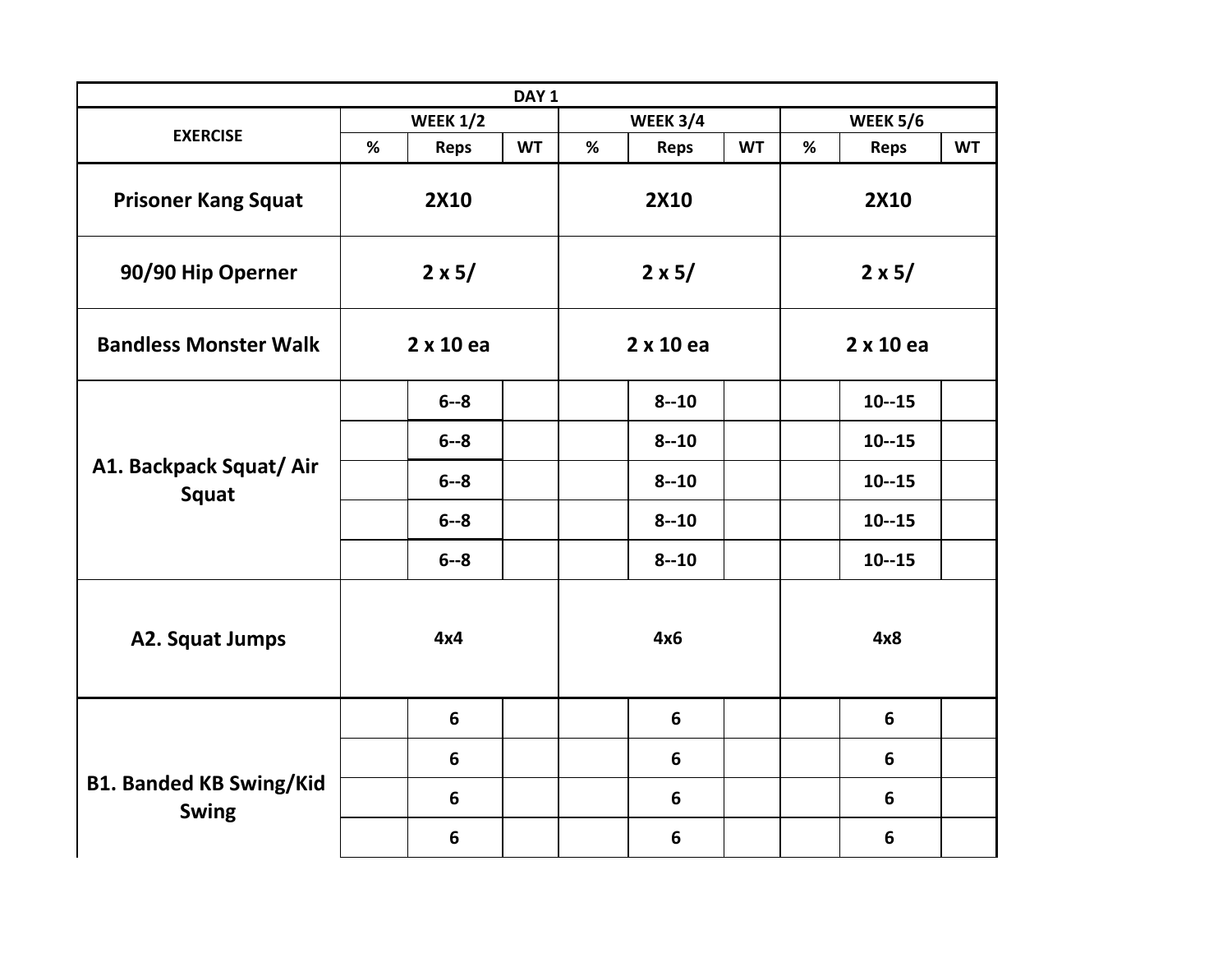| <b>B2. DB Bench Press</b>                       | 8          | 8          | 8          |     |
|-------------------------------------------------|------------|------------|------------|-----|
|                                                 | 8          | 8          | 8          |     |
|                                                 | 8          | 8          | 8          |     |
| <b>C1. Feet Elevated Glute</b><br><b>Bridge</b> | 12         | 15         | 15         | kid |
|                                                 | 12         | 15         | 15         | kid |
|                                                 | 12         | 15         | 15         | kid |
|                                                 | 12         | 15         | 15         | kid |
|                                                 | $:30 + 10$ | $:45 + 10$ | $:60 + 10$ |     |
|                                                 | $:30 + 10$ | $:45 + 10$ | $:60 + 10$ |     |
| C2. Sit-Ups                                     | $:30 + 10$ | $:45 + 10$ | $:60 + 10$ |     |
|                                                 | $:30 + 10$ | $:45 + 10$ | $:60 + 10$ |     |
| <b>C3. Couch Back Extension</b>                 | $:30 + 10$ | $:45 + 10$ | $:60 + 10$ |     |
|                                                 | $:30 + 10$ | $:45 + 10$ | $:60 + 10$ |     |
|                                                 | $:30 + 10$ | $:45 + 10$ | $:60 + 10$ |     |
|                                                 | $:30 + 10$ | $:45 + 10$ | $:60 + 10$ |     |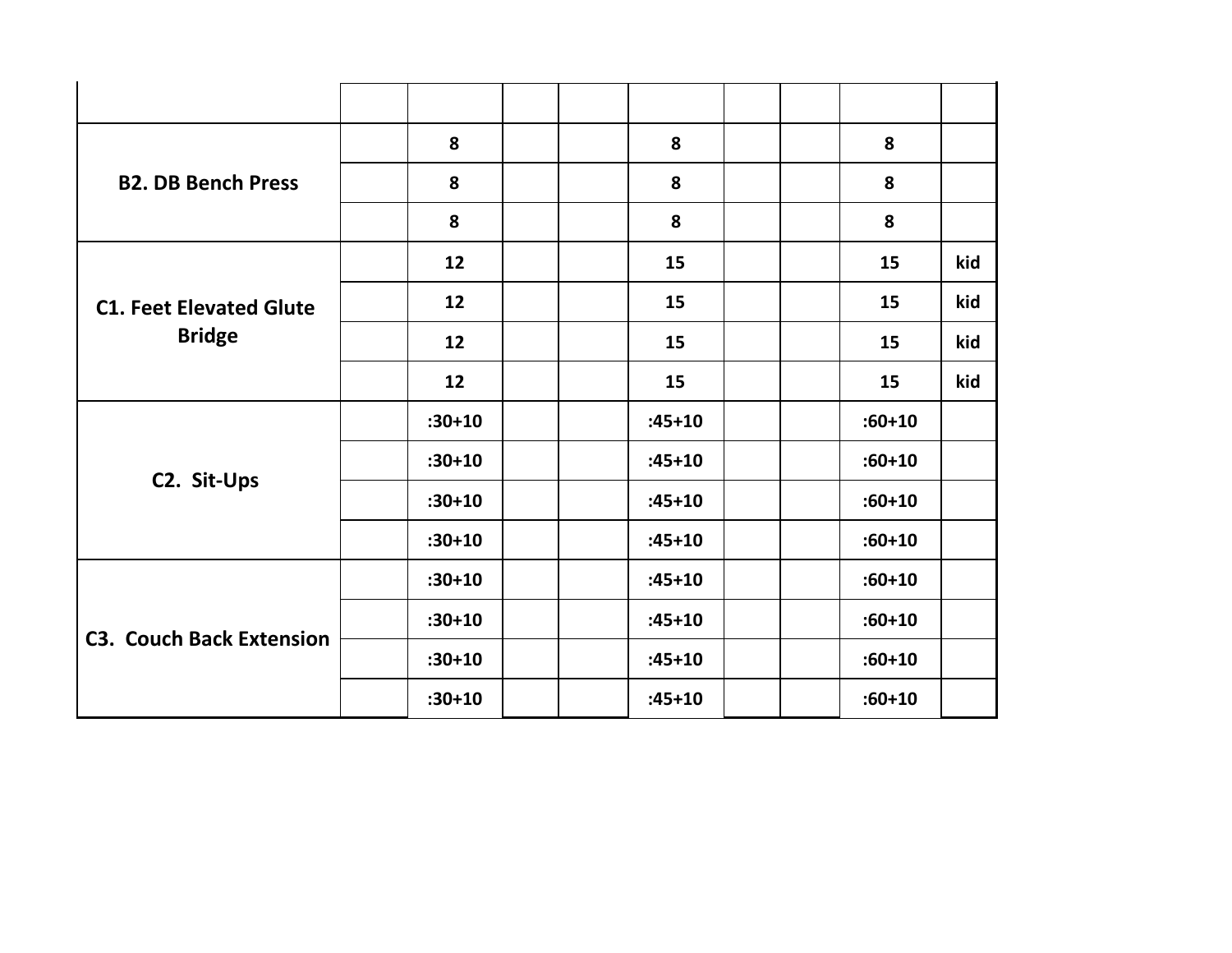|                                                                     |                  |                | DAY <sub>2</sub> |                  |             |                  |                 |                |           |
|---------------------------------------------------------------------|------------------|----------------|------------------|------------------|-------------|------------------|-----------------|----------------|-----------|
|                                                                     | <b>WEEK 1/2</b>  |                |                  | <b>WEEK 3/4</b>  |             |                  | <b>WEEK 5/6</b> |                |           |
| <b>EXERCISE</b>                                                     | %                | <b>Reps</b>    | <b>WT</b>        | %                | <b>Reps</b> | <b>WT</b>        | %               | <b>Reps</b>    | <b>WT</b> |
| <b>Couch Stretch</b>                                                | 2x:30ea          |                |                  | 2x:30ea          |             | 2 x :30 ea       |                 |                |           |
| <b>Single Leg RDL</b>                                               | $2 \times 10$ ea |                |                  | $2 \times 10$ ea |             | $2 \times 10$ ea |                 |                |           |
| <b>Mini Band Walk Lateral</b>                                       | $2 \times 10$ ea |                |                  | $2 \times 10$ ea |             | $2 \times 10$ ea |                 |                |           |
| A1. Pushup/feet elevated<br>Push up/Hands elevated<br><b>Pushup</b> |                  | $6 - 8$        |                  |                  | $8 - 10$    |                  |                 | $10 - 15$      |           |
|                                                                     |                  | $6 - 8$        |                  |                  | $8 - 10$    |                  |                 | $10 - 15$      |           |
|                                                                     |                  | $6 - 8$        |                  |                  | $8 - 10$    |                  |                 | $10 - 15$      |           |
|                                                                     |                  | $6 - 8$        |                  |                  | $8 - 10$    |                  |                 | $10 - 15$      |           |
|                                                                     |                  | $6 - 8$        |                  |                  | $8 - 10$    |                  |                 | $10 - 15$      |           |
| <b>A2. Extended Plank</b>                                           |                  | 4x:30          |                  |                  | 4x:45       |                  |                 | 4x:60          |           |
|                                                                     |                  | $6\phantom{1}$ |                  |                  | 6           |                  |                 | $6\phantom{1}$ |           |
|                                                                     |                  | 6              |                  |                  | 6           |                  |                 | $6\phantom{1}$ |           |
| <b>B1. Backpack Front Squat</b>                                     |                  | $6\phantom{1}$ |                  |                  | 6           |                  |                 | 6              |           |
|                                                                     |                  | 6              |                  |                  | 6           |                  |                 | 6              |           |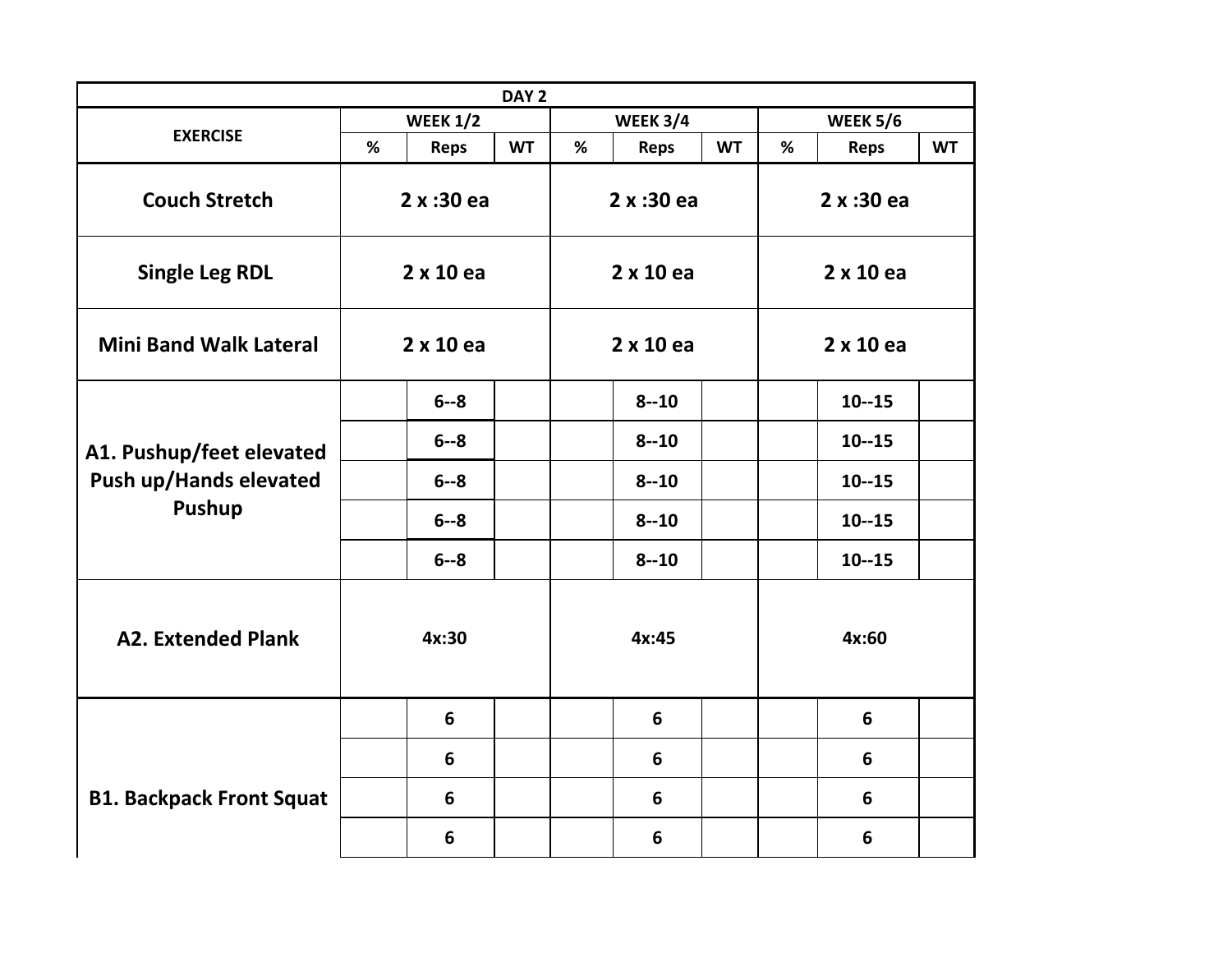| <b>B2.Bent Over Rear Fly</b><br>(tempo 5:5) | 8   | 8   | 8   |  |
|---------------------------------------------|-----|-----|-----|--|
|                                             | 8   | 8   | 8   |  |
|                                             | 8   | 8   | 8   |  |
|                                             | 8ea | 8ea | 8ea |  |
| C1. Wood Chopper + Knee                     | 8ea | 8ea | 8ea |  |
| <b>Drive</b>                                | 8ea | 8ea | 8ea |  |
|                                             | 8ea | 8ea | 8ea |  |
|                                             | 50  | 60  | 70  |  |
|                                             | 50  | 60  | 70  |  |
| C2. Jump rope/Calf Jump                     | 50  | 60  | 70  |  |
|                                             | 50  | 60  | 70  |  |
| <b>C3. Elevated Mummy</b><br><b>Plank</b>   | :30 | :30 | :30 |  |
|                                             | :30 | :30 | :30 |  |
|                                             | :30 | :30 | :30 |  |
|                                             | :30 | :30 | :30 |  |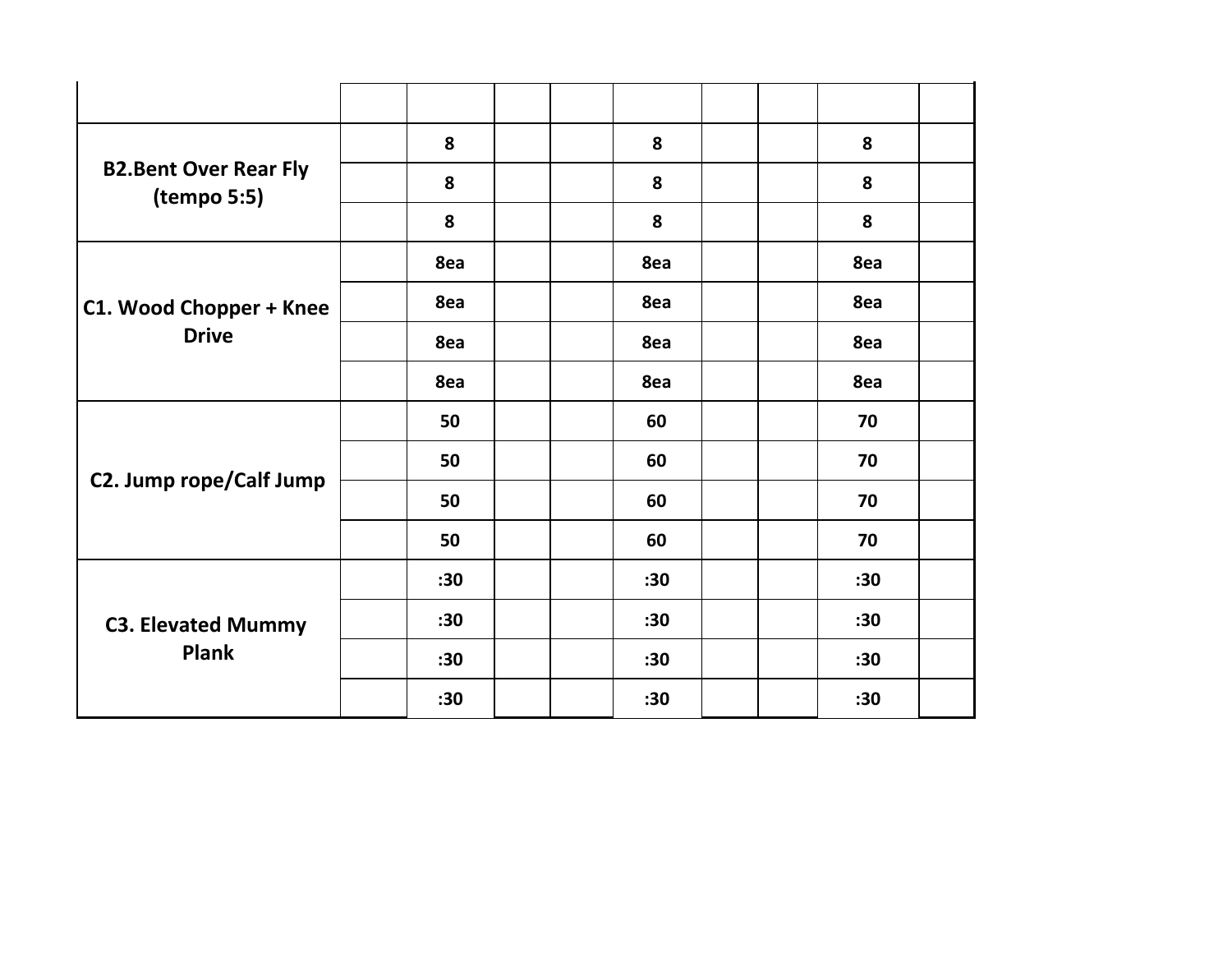|                                                        |                 |             | DAY <sub>3</sub> |                  |                |                  |                 |             |           |
|--------------------------------------------------------|-----------------|-------------|------------------|------------------|----------------|------------------|-----------------|-------------|-----------|
|                                                        | <b>WEEK 1/2</b> |             | <b>WEEK 3/4</b>  |                  |                |                  | <b>WEEK 5/6</b> |             |           |
| <b>EXERCISE</b>                                        | %               | <b>Reps</b> | <b>WT</b>        | %                | <b>Reps</b>    | <b>WT</b>        | %               | <b>Reps</b> | <b>WT</b> |
| <b>Frog Stretch</b>                                    | 2x:30ea         |             |                  | 2x:30ea          |                | 2x:30ea          |                 |             |           |
| <b>Body Weight Bulgarian</b>                           | 2x6ea           |             | 2x6ea            |                  | 2x6ea          |                  |                 |             |           |
| <b>Hip Brides: Double &amp;</b><br><b>Single</b>       | 2 x 10 ea       |             |                  | $2 \times 10$ ea |                | $2 \times 10$ ea |                 |             |           |
|                                                        |                 | $6 - 8$     |                  |                  | $8 - 10$       |                  |                 | $10 - 15$   |           |
| A1. Backpack RDL                                       |                 | $6 - 8$     |                  |                  | $8 - 10$       |                  |                 | $10 - 15$   |           |
|                                                        |                 | $6 - 8$     |                  |                  | $8 - 10$       |                  |                 | $10 - 15$   |           |
|                                                        |                 | $6 - 8$     |                  |                  | $8 - 10$       |                  |                 | $10 - 15$   |           |
|                                                        |                 | $6 - 8$     |                  |                  | $8 - 10$       |                  |                 | $10 - 15$   |           |
| <b>A2. Sock/Towel Supine</b><br><b>Hamstring Curls</b> |                 | 4x5         |                  |                  | 4x5            |                  |                 | 4x5         |           |
|                                                        |                 | 6           |                  |                  | $6\phantom{1}$ |                  |                 | 6           |           |
|                                                        |                 | 6           |                  |                  | 6              |                  |                 | 6           |           |
| <b>B1. Upright Row</b>                                 |                 | 6           |                  |                  | 6              |                  |                 | 6           |           |
|                                                        |                 | 6           |                  |                  | 6              |                  |                 | 6           |           |